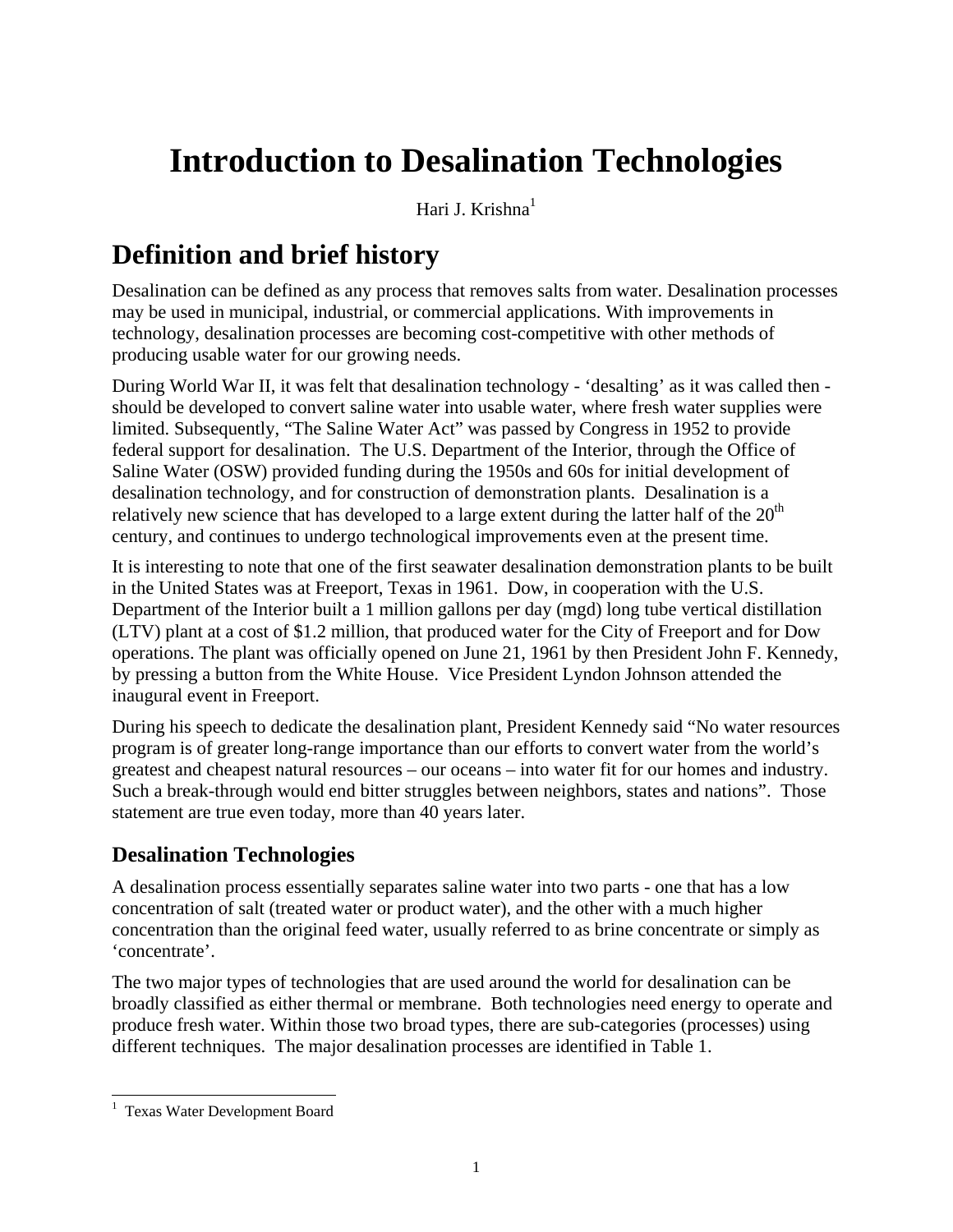Table 1. Desalination Technologies and processes

| <b>Thermal Technology</b>            | <b>Membrane Technology</b>     |
|--------------------------------------|--------------------------------|
| Multi-Stage Flash Distillation (MSF) | Electrodialysis (ED)           |
| Multi-Effect Distillation (MED)      | Electrodialysis reversal (EDR) |
| Vapor Compression Distillation (VCD) | Reverse Osmosis (RO)           |

Thermal and membrane capacity on a worldwide basis was about 7 billion gallons per day (bgd) in early 2000, with about 50% in thermal processes and 50% in membrane technologies. This is total installed capacity since the early 1950s, and not all of that capacity may be in operation. On a global basis, desalination capacity increased at almost 12 percent per year, from 1972 through 1999. There have been over 8,600 desalination plants installed worldwide, with approximately 20 percent of them in the U.S., the largest number of any country in the world. In terms of capacity however, the U.S. ranks second globally (U.S. Department of the Interior, 2003).

### **Thermal Technologies**

Thermal technologies, as the name implies, involve the heating of saline water and collecting the condensed vapor (distillate) to produce pure water. Thermal technologies have rarely been used for brackish water desalination, because of the high costs involved. They have however been used for seawater desalination and can be sub-divided into three groups: Multi-Stage Flash Distillation (MSF), Multi-Effect Distillation (MED), and Vapor Compression Distillation (VCD).

#### **Multi-Stage Flash Distillation (MSF)**

This process involves the use of distillation through several (multi-stage) chambers. In the MSF process, each successive stage of the plant operates at progressively lower pressures. The feed water is first heated under high pressure, and is led into the first 'flash chamber', where the pressure is released, causing the water to boil rapidly resulting in sudden evaporation or 'flashing'. This 'flashing' of a portion of the feed continues in each successive stage, because the pressure at each stage is lower than in the previous stage. The vapor generated by the flashing is converted into fresh water by being condensed on heat exchanger tubing that run through each stage. The tubes are cooled by the incoming cooler feed water. Generally, only a small percentage of the feed water is converted into vapor and condensed.

Multi-stage flash distillation plants have been built since the late 1950s. Some MSF plants can contain from 15 to 25 stages, but are usually no larger than 15 mgd in capacity. MSF distillation plants can have either a 'once-through' or 'recycled' process. In the 'once-through' design, the feed water is passed through the heater and flash chambers just once and disposed of, while in the recycled design, the feed water for cooling is recycled. Each of these processes can be structured as a 'long tube' or 'cross tube' design. In the long tube design (built at Freeport in 1961), tubing is parallel to the concentrate flow, while in the cross tube design, tubing is perpendicular to the concentrate flow.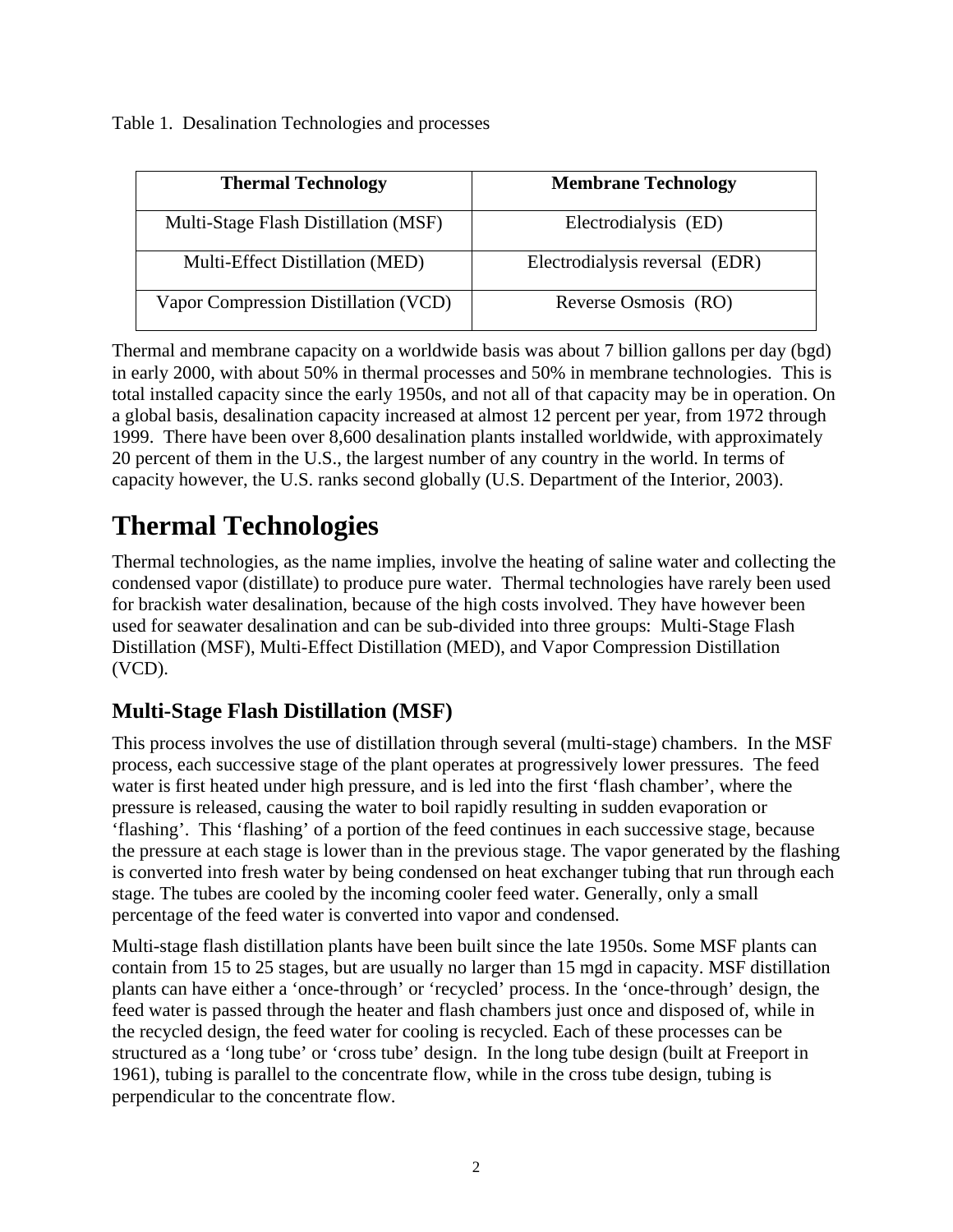MSF plants are subject to corrosion unless stainless steel is used extensively. In addition to corrosion, MSF plants are also subject to erosion and impingement attack (U.S. Bureau of Reclamation, 2003). Erosion is caused by the turbulence of the feed water in the flash chamber, when the feed water passes from one stage to another.

Distillation processes produce about 3.4 billion gpd globally, which is about 50 percent of the worldwide desalination capacity. MSF plants provide about 84 percent of that capacity. Most of those plants have been built overseas, primarily in the Middle East, where energy resources have been plentiful and inexpensive.

#### **Multi-Effect Distillation (MED)**

The MED process has been used since the late 1950s and early 1960s. Multi-effect distillation occurs in a series of vessels (effects) and uses the principles of evaporation and condensation at reduced ambient pressure. In MED, a series of evaporator effects produce water at progressively lower pressures. Water boils at lower temperatures as pressure decreases, so the water vapor of the first vessel or effect serves as the heating medium for the second, and so on. The more vessels or effects there are, the higher the performance ratio. Depending upon the arrangement of the heat exchanger tubing, MED units could be classified as horizontal tube, vertical tube or vertically stacked tube bundles

There have been several MED plants built in the U.S. and overseas. Three low-temperature MED plants with a combined capacity of 3.5 mgd have been operating successfully in St. Thomas, U.S. Virgin Islands, where desalinated water is the principal water supply source (Krishna, 1989). The MED units are operated by the Virgin Islands Water and Power Authority. Steam from the power plant is directed to the evaporators in the desalination units. Product water is obtained as condensate of the vapor from each vessel. Several MED plants are found overseas, both in the Caribbean and in the Middle East.

#### **Vapor Compression Distillation**

The vapor compression distillation (VCD) process is used either in combination with other processes such as the MED, or by itself. The heat for evaporating the water comes from the compression of vapor, rather than the direct exchange of heat from steam produced in a boiler (Buros, 2000). Vapor compression (VC) units have been built in a variety of configurations. Usually, a mechanical compressor is used to generate the heat for evaporation. The VC units are generally small in capacity, and are often used at hotels, resorts and in industrial applications.

## **Membrane Technologies**

Membrane technologies can be subdivided into two broad categories: Electrodialyis/Electrodialysis Reversal (ED/EDR), and Reverse Osmosis (RO).

#### **Electrodialysis (ED) and Electrodialysis Reversal (EDR)**

Electrodialysis (ED) is a voltage-driven membrane process. An electrical potential is used to move salts through a membrane, leaving fresh water behind as product water. ED was commercially introduced in the 1960s, about 10 years before reverse osmosis (RO), Although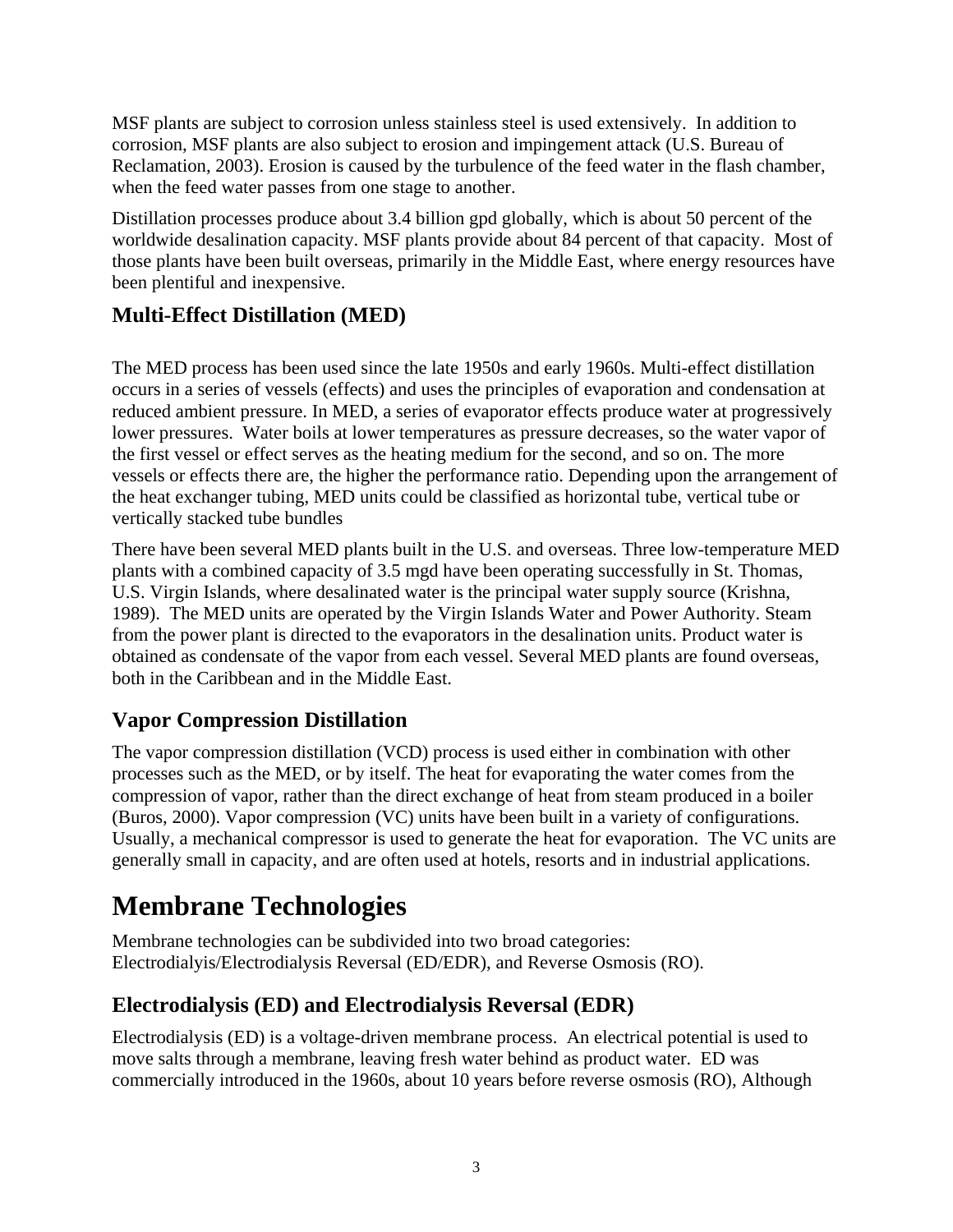ED was originally conceived as a seawater desalination process, it has generally been used for brackish water desalination.

ED depends on the following general principles:

- Most salts dissolved in water are ions, either positively charged (cations), or negatively charged (anions).
- Since like poles repel each other and unlike poles attract, the ions migrate toward the electrodes with an opposite electric charge
- Suitable membranes can be constructed to permit selective passage of either anions or cations.

In a saline solution, dissolved ions such as sodium  $(+)$  and chloride  $(-)$  migrate to the opposite electrodes passing through selected membranes that either allow cations or anions to pass through (not both). Membranes are usually arranged in an alternate pattern, with anion-selective membrane followed by a cation-selective membrane. During this process, the salt content of the water channel is diluted, while concentrated solutions are formed at the electrodes. Concentrated and diluted solutions are created in the spaces between the alternating membranes, and these spaces bound by two membranes are called cells. ED units consist of several hundred cells bound together with electrodes, and is referred to as a stack. Feed water passes through all the cells simultaneously to provide a continuous flow of desalinated water and a steady stream of concentrate (brine) from the stack.

In the early 1970s, the Electrodialysis Reversal (EDR) process was introduced (Buros, 2000). An EDR unit operates on the same general principle as an ED unit, except that both the product and concentrate channels are identical in construction. At intervals of several times an hour, the polarity of the electrodes is reversed, causing ions to be attracted in the opposite direction across the membranes. Immediately following reversal, the product water is removed until the lines are flushed out and desired water quality restored. The flush takes just a few minutes before resuming water production. The reversal process is useful in breaking up and flushing out scales, slimes, and other deposits in the cells before they build up. Flushing helps in reducing the problem of membrane fouling.

Because of the inherent characteristics of the electrical process used in ED units, they are normally used to desalinate brackish water, rather than high salinity water such as seawater. The few ED units that are located in Texas are those that are used in low-salinity applications such as surface water desalination (e.g. Lake Granbury and Sherman).

#### **Reverse Osmosis (RO) and Nanofiltration (NF)**

In relation to thermal processes**,** Reverse Osmosis (RO) is a relatively new process that was commercialized in the 1970s (Buros, 2000). Currently, RO is the most widely used method for desalination in the United States. The RO process uses pressure as the driving force to push saline water through a semi-permeable membrane into a product water stream and a concentrated brine stream. Nanofiltration (NF) is also a membrane process that is used for removal of divalent salt ions such as Calcium, Magnesium, and Sulphate. RO, on the other hand, is used for removal of Sodium and Chloride. RO processes are used for desalinating brackish water (TDS>1,500 mg/l), and seawater. The process is explained below: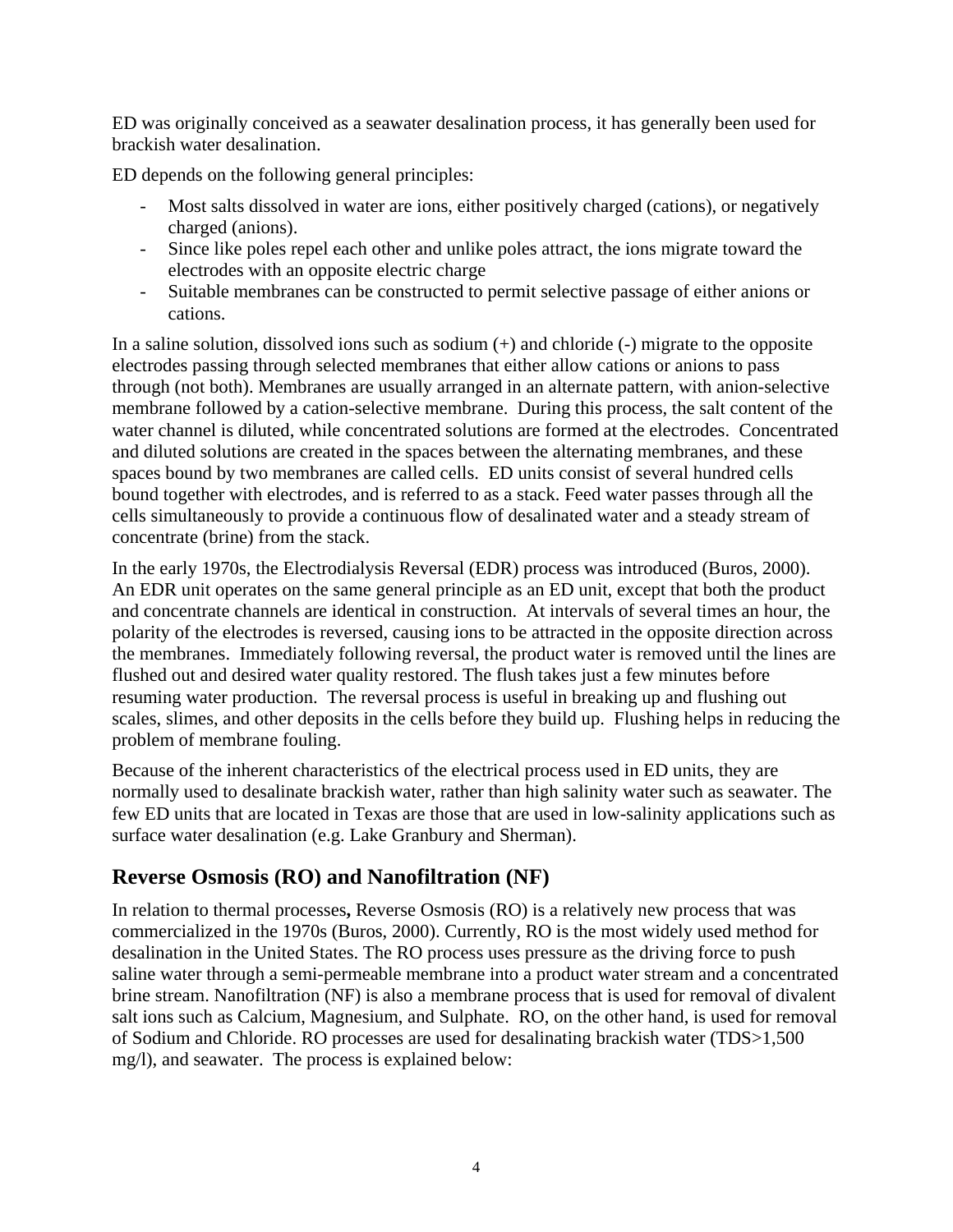Osmosis is a natural phenomenon by which water from a low salt concentration passes into a more concentrated solution through a semi-permeable membrane. When pressure is applied to the solution with the higher salt concentration solution, the water will flow in a reverse direction through the semi-permeable membrane, leaving the salt behind. This is known as the Reverse Osmosis process or RO process.

An RO desalination plant essentially consists of four major systems:

- a) Pretreatment system
- b) High-pressure pumps
- c) Membrane systems
- d) Post-treatment

Pre-treatment is very important in RO because the membrane surfaces must remain clean. Therefore, all suspended solids must be first removed, and the water pre-treated so that salt precipitation or microbial growth does not occur on the membranes. Pre-treatment may involve conventional methods such as a chemical feed followed by

coagulation/flocculation/sedimentation, and sand filtration, or pre-treatment may involve membrane processes such as microfiltration (MF) and ultrafiltration (UF). The choice of a particular pre-treatment process is based on a number of factors such as feed water quality characteristics, space availability, RO membrane requirements, etc.

High pressure pumps supply the pressure needed to enable the water to pass through the membrane and have the salt rejected. The pressures range from about 150 psi for slightly brackish water to 800 - 1,000 psi for seawater.

The membrane assembly consists of a pressure vessel and a semi-permeable membrane inside that permits the feed water to pass through it. RO membranes for desalination generally come in two types: Spiral wound and Hollow fiber. Spiral wound elements are actually constructed from flat sheet membranes. Membrane materials may be made of cellulose acetate or of other composite polymers. In the spiral wound design, the membrane envelope is wrapped around a central collecting tube. The feed water under pressure, flows in a spiral path within the membrane envelope, and pure (desalinated) water is collected in the central tube. As a portion of the water passes through the membrane, the remaining feed water increases in salt content. A portion of the feed water is discharged without passing through the membrane. Without this discharge, the pressurized feed water would continue to increase in salinity content, causing super-saturation of salts. The amount of feed water that is discharged as concentrate, ranges from about 20 percent for brackish water to about 50 percent for seawater.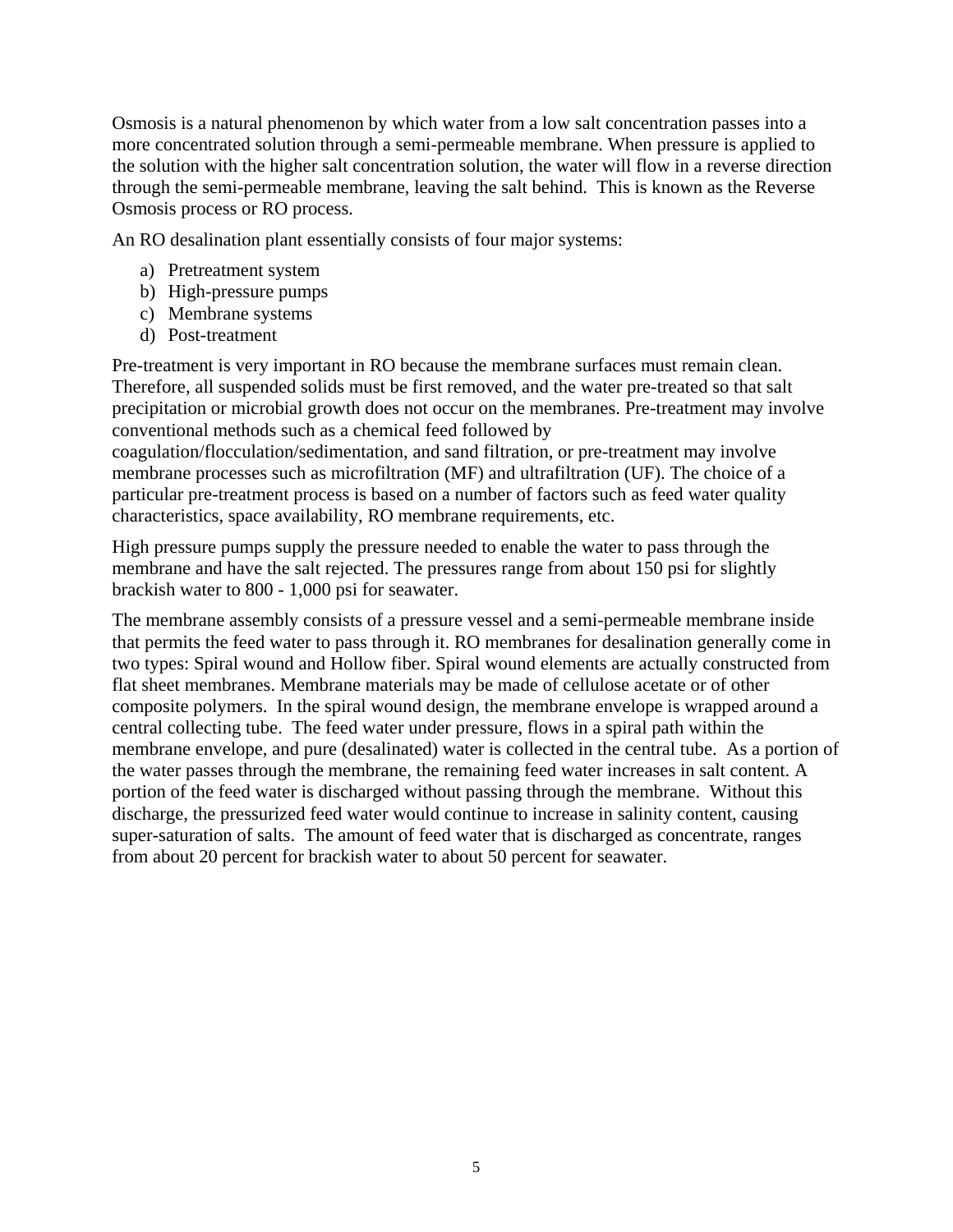

**Figure 1- A cross-sectional view of a pressure vessel with a spiral-wound RO membrane** 



**Figure 2-A water treatment plant using RO for desalination.** 

Another type of membrane is the hollow fiber design which places a large number of hollow fiber membranes in a pressure vessel. The pressurized saline water is introduced into the vessel